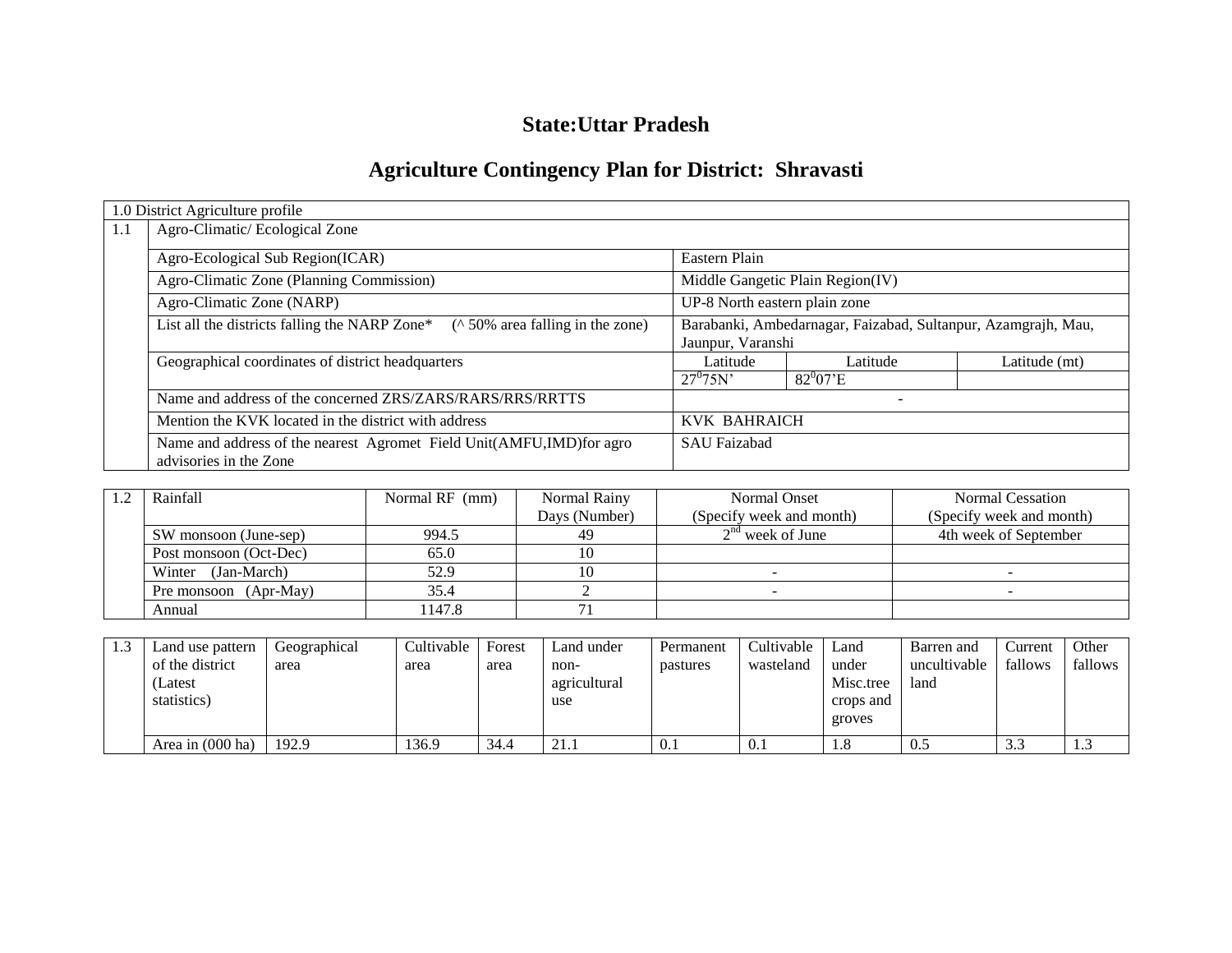| 1.4 | <b>Major Soils</b>                                               | $^{\prime\prime}000$ hac)<br>Area | Percent(%) of total |
|-----|------------------------------------------------------------------|-----------------------------------|---------------------|
|     | . loamy soils and slightly<br>Deep.                              | 01.0                              | 45%                 |
|     | Deep, fine soils and slightly eroded associated with loamy soils | 41.                               | 30%                 |
|     | Deep, loamy soils                                                | $\sim$<br>21.4                    | 20%                 |

| 1.5 | <b>Agricultural land use</b> | Area('000 hac) | Cropping intensity $(\% )$ |  |
|-----|------------------------------|----------------|----------------------------|--|
|     | Net sown area                | 129.8          | 133<br>$\%$                |  |
|     | Area sown more than once     | 52.4           |                            |  |
|     | Gross cropped area           | 182.2          |                            |  |

| 1.6 | <b>Irrigation</b>                                      | Area('000 ha)            |                  |                                    |  |  |  |  |
|-----|--------------------------------------------------------|--------------------------|------------------|------------------------------------|--|--|--|--|
|     | Net irrigation area                                    | 65.3                     |                  |                                    |  |  |  |  |
|     | Gross irrigated area                                   | 76.3                     |                  |                                    |  |  |  |  |
|     | Rain fed area                                          | 64.5                     |                  |                                    |  |  |  |  |
|     | Sources of irrigation (Gross Irr. Area)                | Number                   | Area( $000$ ha)  | Percentage of total irrigated area |  |  |  |  |
|     | Canals                                                 | $\overline{\phantom{a}}$ | $\theta$         |                                    |  |  |  |  |
|     | Tanks                                                  | $\overline{\phantom{a}}$ | $\boldsymbol{0}$ |                                    |  |  |  |  |
|     | Open wells                                             | $\overline{\phantom{a}}$ | $\Omega$         |                                    |  |  |  |  |
|     | Bore wells(Tube wells)                                 |                          | 76.7             | 100                                |  |  |  |  |
|     | Lift irrigation schemes                                | $\overline{\phantom{a}}$ | NA               |                                    |  |  |  |  |
|     | Micro-irrigation                                       | $\overline{\phantom{a}}$ | NA               |                                    |  |  |  |  |
|     | Other sources                                          | $\overline{\phantom{a}}$ | $\Omega$         |                                    |  |  |  |  |
|     | <b>Total Irrigated Area</b>                            |                          | 76.7             |                                    |  |  |  |  |
|     | Pump sets $(2011-12)$                                  | 46844                    |                  |                                    |  |  |  |  |
|     | No. of Tractors                                        | 2371                     |                  |                                    |  |  |  |  |
|     | Groundwater availability and use* (Data source: State/ | No of blocks-            | $(\% )$ area     | Quality of water                   |  |  |  |  |
|     | Central Ground water Department/ Board)                | Tehsils-                 |                  |                                    |  |  |  |  |
|     | Over exploited                                         |                          |                  |                                    |  |  |  |  |
|     | Critical                                               |                          |                  |                                    |  |  |  |  |
|     | Semi-critical                                          |                          |                  |                                    |  |  |  |  |
|     | Safe                                                   |                          |                  |                                    |  |  |  |  |
|     | Waste water availability and use                       |                          |                  |                                    |  |  |  |  |
|     | Ground water quality                                   |                          |                  |                                    |  |  |  |  |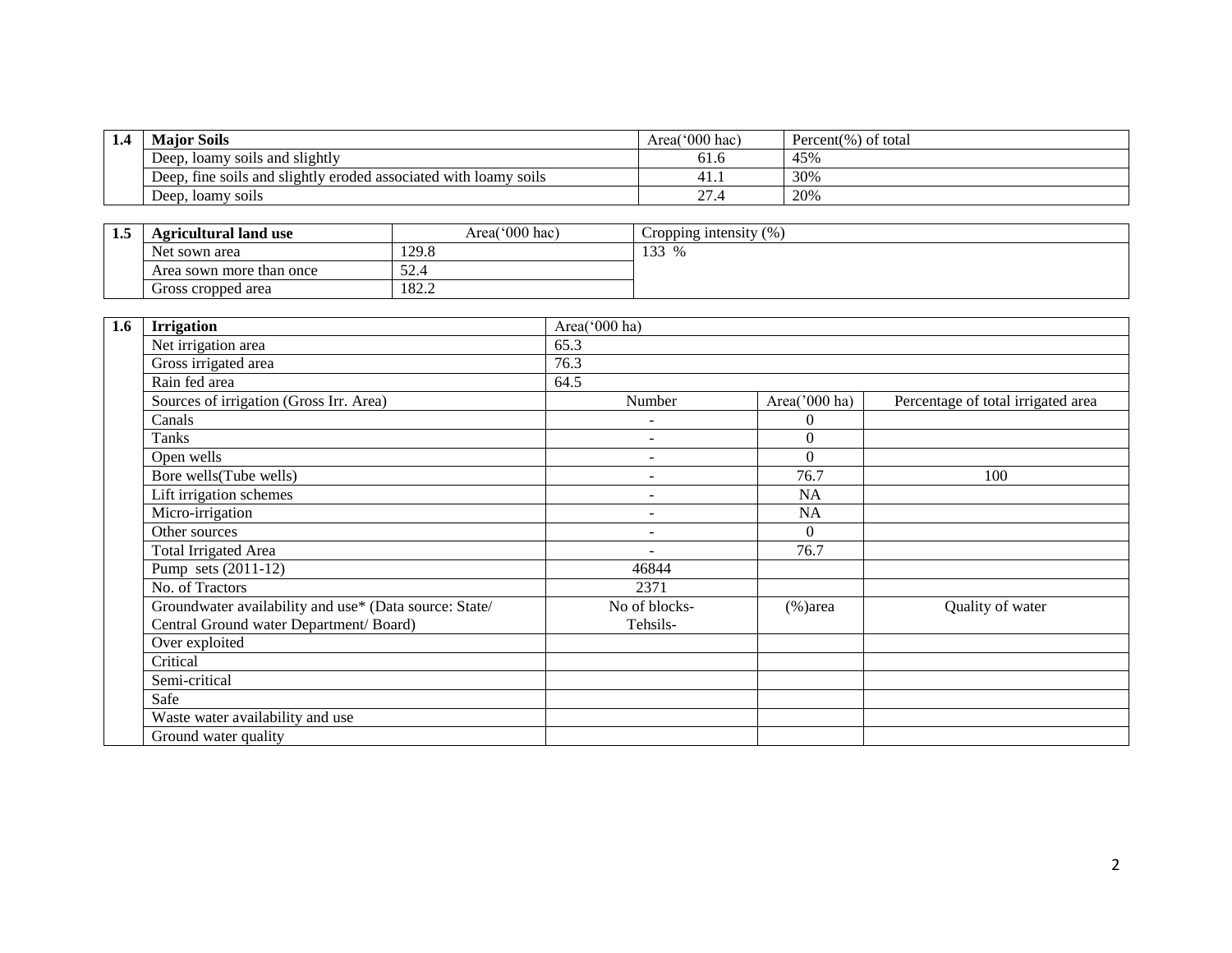#### **1.7 Area under major field crops & (As per latest figures 2011-12)**

| 1.7 | Major field crops cultivated | Area('000 ha)            |          |       |           |                          |                          |      |       |  |
|-----|------------------------------|--------------------------|----------|-------|-----------|--------------------------|--------------------------|------|-------|--|
|     |                              | Kharif                   |          |       | Rabi      |                          |                          |      | Total |  |
|     |                              | Irrigated                | Rain fed | Total | Irrigated | Rain fed                 | Total                    |      |       |  |
|     | Rice                         | 4.9                      | 69.7     | 74.6  |           |                          | $\overline{\phantom{0}}$ |      | 74.6  |  |
|     | Wheat                        | $\overline{\phantom{a}}$ |          |       | 63.4      | 0.3                      | 63.7                     | -    | 63.7  |  |
|     | Lentil                       | $\overline{\phantom{a}}$ | -        |       | 0.2       | 16.7                     | 16.9                     | -    | 16.9  |  |
|     | Maize                        |                          | 11.2     | 11.2  |           | -                        | $\overline{\phantom{0}}$ | $-+$ | 11.2  |  |
|     | Sugarcane                    | 5.4                      | 0.2      | 5.6   |           | -                        | $\overline{\phantom{0}}$ |      | 5.6   |  |
|     | Pigeon pea                   |                          | 2.4      | 2.4   |           | $\overline{\phantom{0}}$ | $\overline{\phantom{0}}$ |      | 2.4   |  |

#### **1.8 Production and productivity of major crops (Average of last 5 years)**

| 1.8 | Major field crops | Area( $000$ ha)          |              |                          |                          |                          |              |            |              |           |  |  |
|-----|-------------------|--------------------------|--------------|--------------------------|--------------------------|--------------------------|--------------|------------|--------------|-----------|--|--|
|     | cultivated        |                          | Kharif       | Rabi                     |                          | Summer                   |              | Total      |              | Crop      |  |  |
|     |                   | Production               | Productivity | Production               | Productivity             | Production               | Productivity | Production | Productivity | residue   |  |  |
|     |                   | (000 T)                  | (KG/HA)      | (000T)                   | (KG/HA)                  | (7000)                   | (KG/HA)      | (000T)     | (KG/HA)      | as fodder |  |  |
|     |                   |                          |              |                          |                          |                          |              |            |              | (°000)    |  |  |
|     |                   |                          |              |                          |                          |                          |              |            |              | tons)     |  |  |
|     | Rice              | 144.98                   | 2006         |                          | -                        |                          |              | 144.98     | 2006         | <b>NA</b> |  |  |
|     | Maize             | 9.22                     | 695          | $\overline{\phantom{a}}$ | $\overline{\phantom{0}}$ | $\overline{\phantom{0}}$ |              | 9.22       | 695          | <b>NA</b> |  |  |
|     | Wheat             | $\overline{\phantom{0}}$ |              | 161.863                  | 2601                     | $\overline{\phantom{a}}$ |              | 161.86     | 2601         | <b>NA</b> |  |  |
|     | Pigeon pea        | 1.38                     | 542          |                          | $\overline{\phantom{0}}$ | $\overline{\phantom{0}}$ |              | 1.38       | 542          | <b>NA</b> |  |  |
|     | Lentil            | $\overline{\phantom{a}}$ | ۰            | 14.083                   | 685                      | $\overline{\phantom{a}}$ |              | 14.08      | 685          | <b>NA</b> |  |  |
|     | Sugarcane         | 279.39                   | 49245        | $\overline{\phantom{a}}$ | $- -$                    | $\overline{\phantom{0}}$ |              | 279.39     | 49245        | NA        |  |  |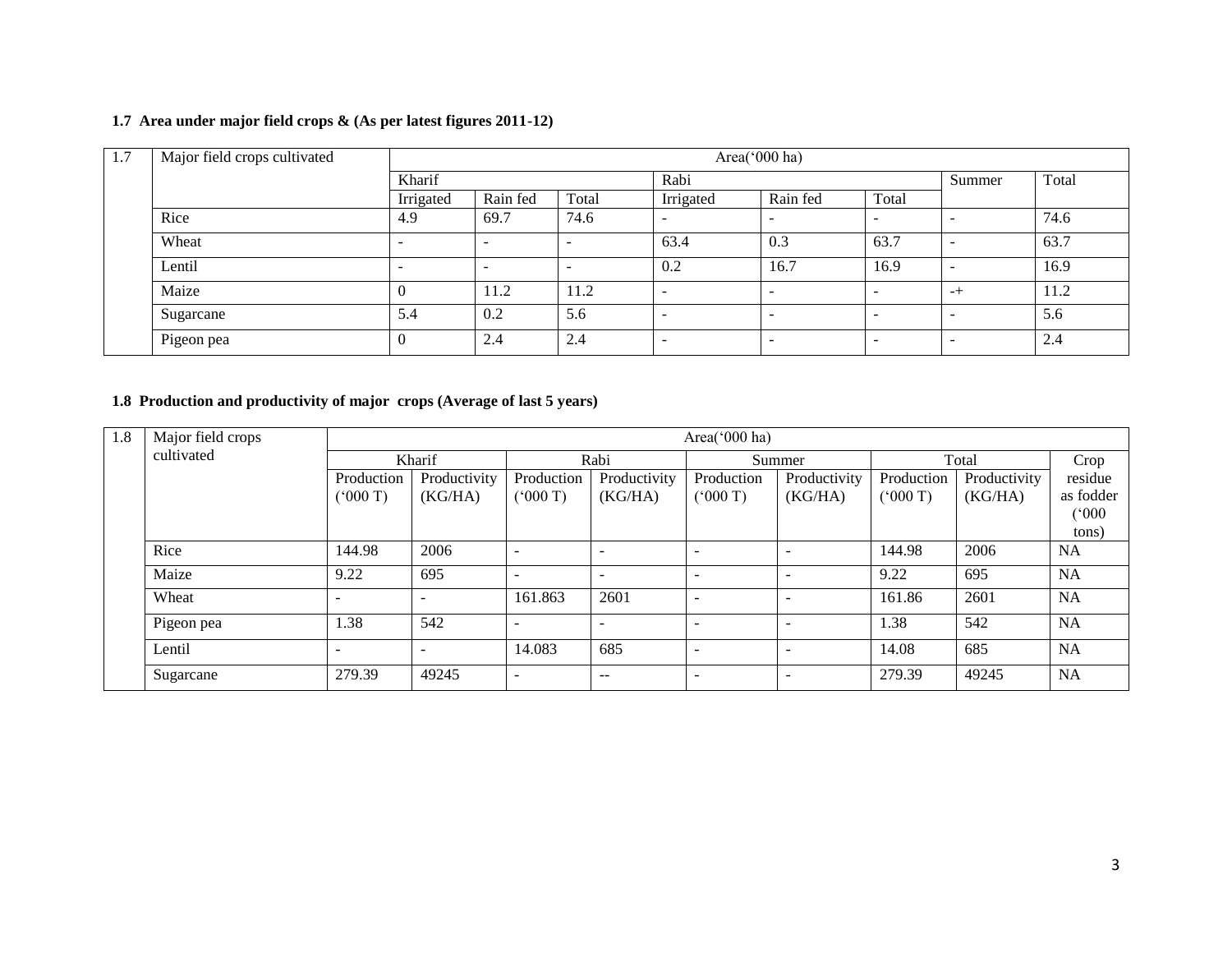| 1.9 | Livestock(year 2007)                           | Male(000) | Female(000) | $\text{Total}(000)$ |  |
|-----|------------------------------------------------|-----------|-------------|---------------------|--|
|     | Non descriptive Cattle (local low yielding)    | 77.025    | 85.670      | 162.695             |  |
|     | Improved cattle                                | 0.000     | 0.000       | 0.000               |  |
|     | <b>Crossbred Cattle</b>                        | 1.151     | 1.191       | 2.342               |  |
|     | Non descriptive Buffaloes (local low yielding) | 13.862    | 46.258      | 60.120              |  |
|     | <b>Descript Buffaloes</b>                      | 12.263    | 40.922      | 53.185              |  |
|     | Goat                                           | 55.302    | 73.433      | 128.735             |  |
|     | Sheep                                          |           |             | 4.545               |  |
|     | Other (Camel, Pig, Yak etc)                    |           |             | 6.130               |  |
|     | Commerical dairy farms (number)                |           |             | 0.000               |  |

| 1.9 | Sowing      | <b>Rice</b> | <b>Maize</b>  | Urd           | Jowar      | <b>Pigeon</b> | Wheat     | Lentil     | Gram                     | <b>Sugarcane</b>         | <b>Musterd</b> |
|-----|-------------|-------------|---------------|---------------|------------|---------------|-----------|------------|--------------------------|--------------------------|----------------|
|     | window      |             |               |               |            | Pea           |           |            |                          |                          |                |
|     | for $5$     |             |               |               |            |               |           |            |                          |                          |                |
|     | major       |             |               |               |            |               |           |            |                          |                          |                |
|     | field crops |             |               |               |            |               |           |            |                          |                          |                |
|     | Kharif $-$  | $\sim$      | First week    | $2nd$ week of | First week | First week    |           |            |                          | $\overline{\phantom{0}}$ |                |
|     | Rainfed     |             | of July to    | July to       | of July to | of July to    |           |            |                          |                          |                |
|     |             |             | $3rd$ week of | First week    | 3rd week   | Last week     |           |            |                          |                          |                |
|     |             |             | July          | of August     | of July    | of August     |           |            |                          |                          |                |
|     | Kharif -    | First week  | First week    | $\sim$        | $\sim$     |               |           |            | $\overline{\phantom{0}}$ | 2nd week                 |                |
|     | Irrigated   | of July to  | of June to    |               |            |               |           |            |                          | of Feb to                |                |
|     |             | First week  | First week    |               |            |               |           |            |                          | last week                |                |
|     |             | of August   | of July       |               |            |               |           |            |                          | of March                 |                |
|     | Rabi-       |             |               |               |            |               | Last week | First week | First week               | $\overline{\phantom{a}}$ | First week     |
|     | Rainfed     |             |               |               |            |               | of Oct to | of Oct to  | of Oct to                |                          | of Oct to      |
|     |             |             |               |               |            |               | 2nd week  | Last week  | Last week                |                          | 3rd week       |
|     |             |             |               |               |            |               | of Nov    | of Oct     | of Oct                   |                          | of Oct         |
|     | Rabi -      |             |               |               |            |               | 2nd week  | $\sim$     | $\overline{\phantom{a}}$ | First week               |                |
|     | Irrigated   |             |               |               |            |               | of Nov to |            |                          | of Oct to                |                |
|     |             |             |               |               |            |               | 2th week  |            |                          | last week                |                |
|     |             |             |               |               |            |               | of Dec    |            |                          | of Oct                   |                |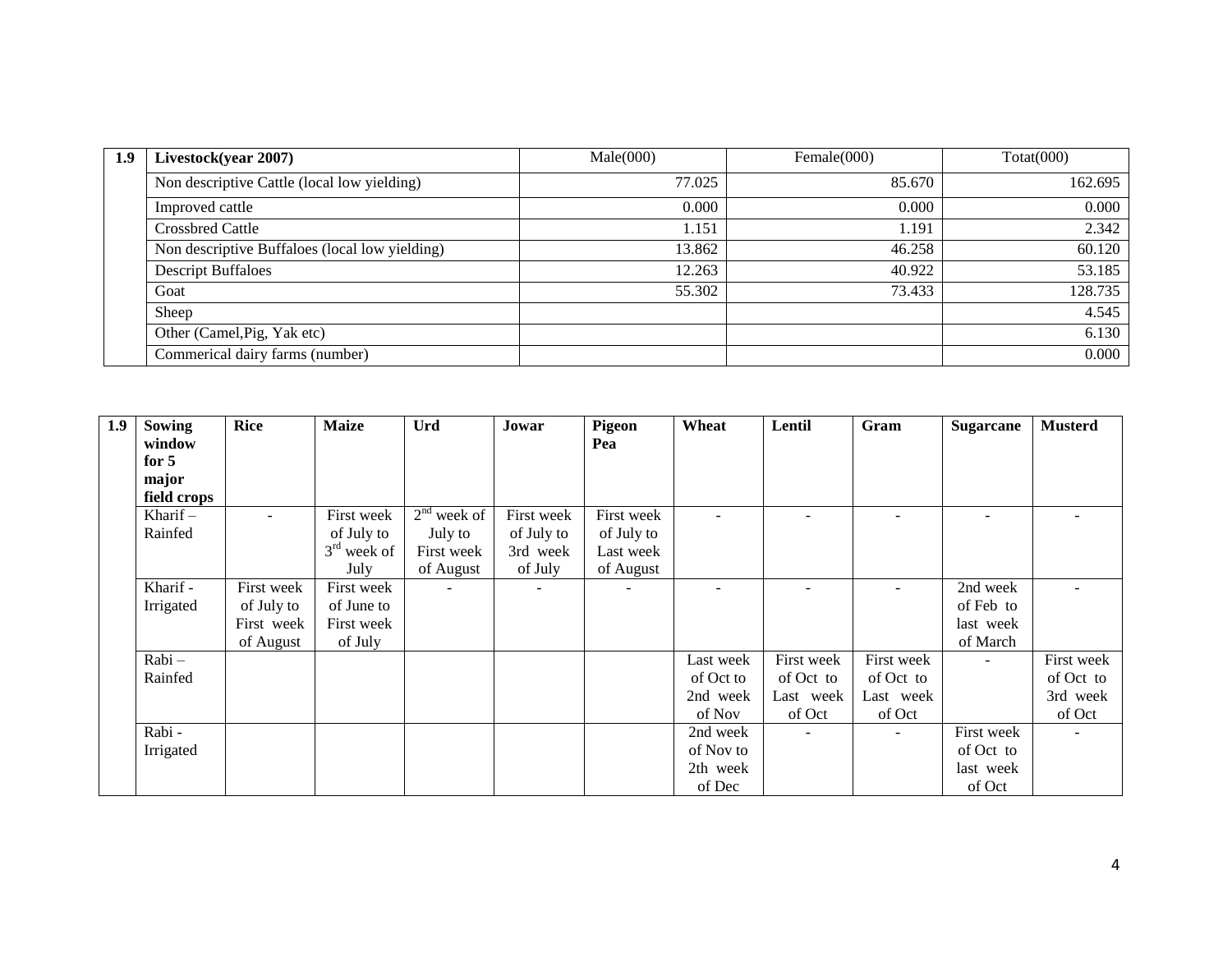| 1.10 | What is the major contingency the district is prone to?                              | <b>Regular</b> | <b>Occasional</b> | <b>None</b> |
|------|--------------------------------------------------------------------------------------|----------------|-------------------|-------------|
|      | Drought                                                                              |                |                   |             |
|      | Flood                                                                                |                |                   |             |
|      | Cyclone                                                                              |                |                   |             |
|      | Hail storm                                                                           |                |                   |             |
|      | Heat wave                                                                            |                |                   |             |
|      | Cold wave                                                                            |                |                   |             |
|      | Frost                                                                                |                |                   |             |
|      | Sea water intrusion                                                                  |                |                   |             |
|      | Sheath Blight, Stemborrer, Pyrilla loos smut, Heliothis, Yellow Rust etc white grub. |                |                   |             |

| Include Digital maps of the district for | Location map of district with in State as Annexure I | Enclosed : Yes |
|------------------------------------------|------------------------------------------------------|----------------|
|                                          | Mean annual rainfall as Annexure $\angle$            | Enclosed: Yes  |
|                                          | Soil map as Annexure                                 | Enclosed : Yes |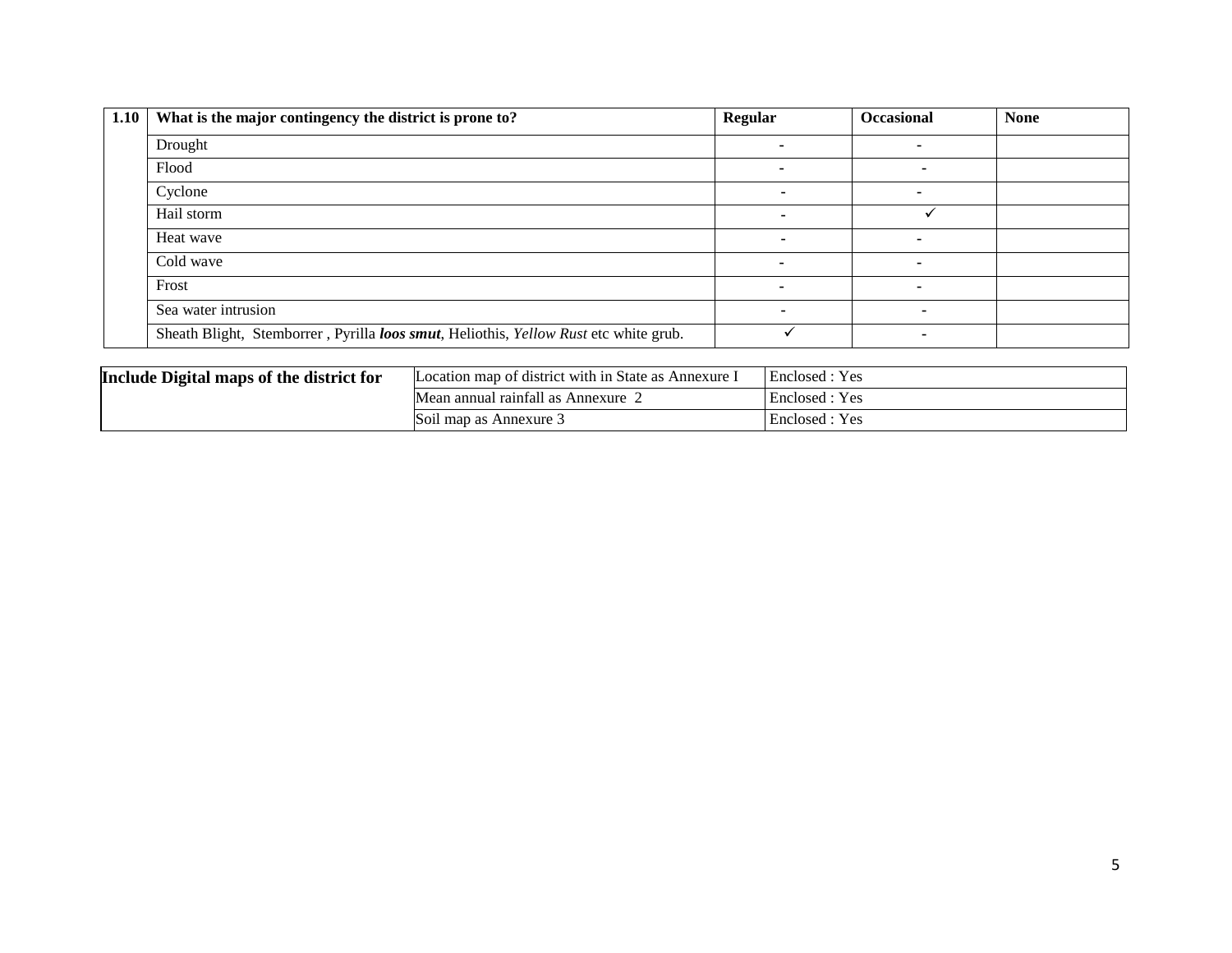Annexure I Location map of Shravasti district

# **UTTAR PRADESH**

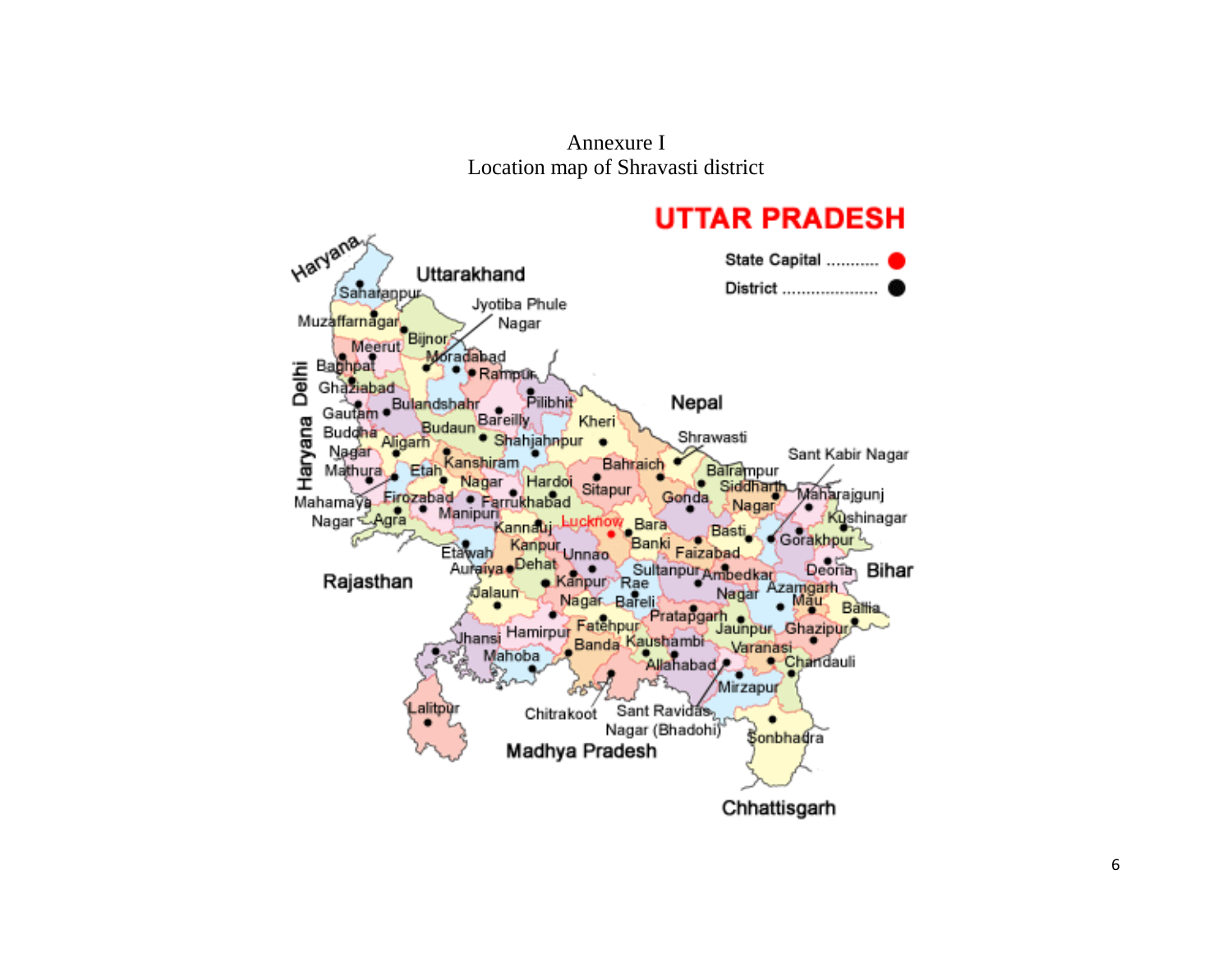

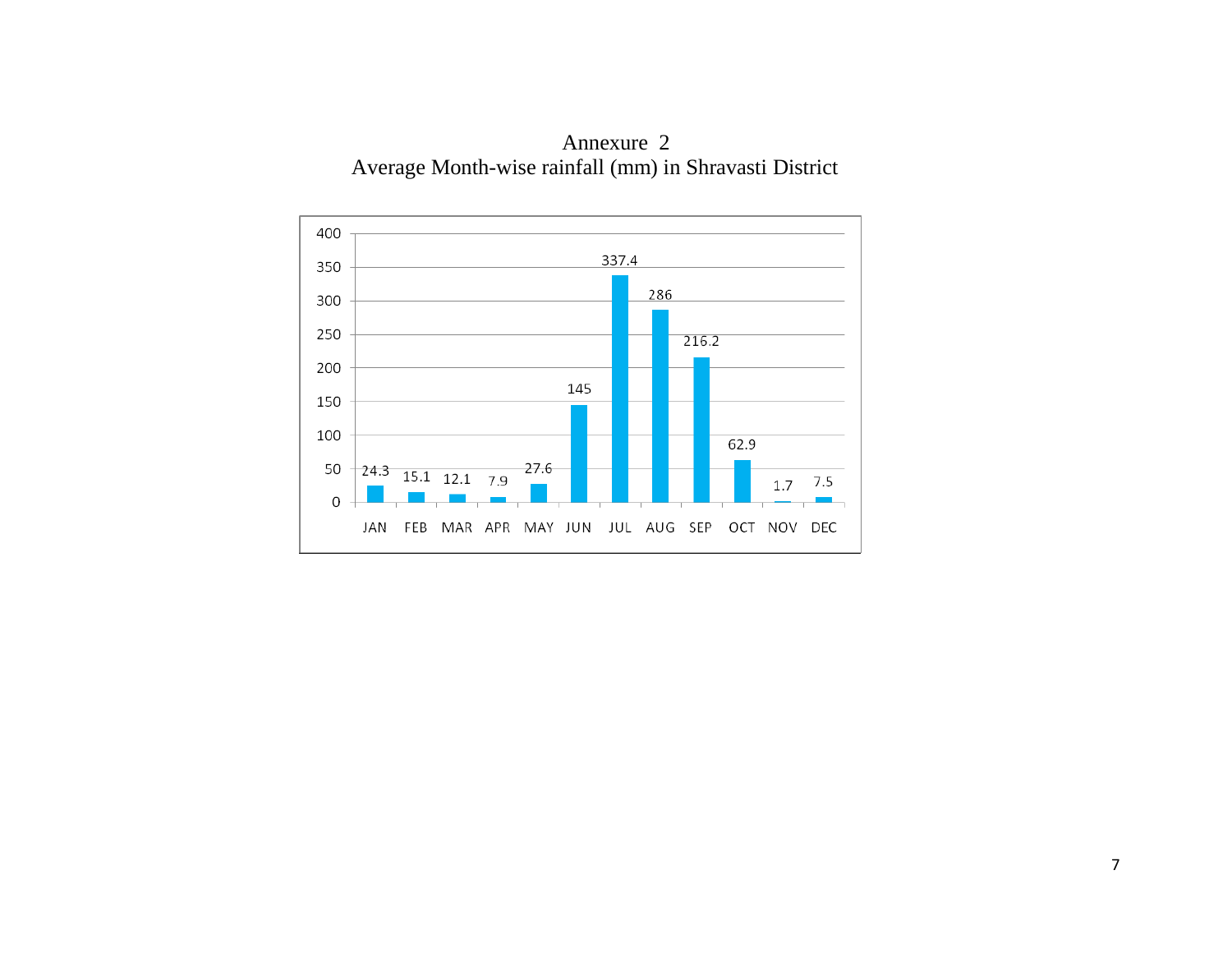

# **SOILS OF SHRAVASTI DISTRICT (U.P.) Piedmont Plains (1-3% slope)**  1. Deep, loamy soils and moderately eroded associated with loamy soils and slightly eroded **2.** Deep, loamy soils and slightly eroded **Alluvial plain (0-1% slope)** 3. Deep, loamy soils and slightly eroded . 4. Deep, fine soils and slightly eroded associated with loamy soils . **Old Alluvial plain with river left out channels/Oxbows/point bars (1- 3%slope)** 5. Deep, loamy soils and slightly eroded associated with stratified loamy soils slightly eroded **Recent Alluvial Plain (1-3% slope)** 6. Deep, loamy soils with moderate water logging and slight salinity associated with fine soils, slightly water logging . 7. Deep, loamy soils with slight flooding . **Active Flood Plain (1-3% slope)** 8. Deep, sandy soils with moderate flooding associated with stratified loamy soils and slight flooding .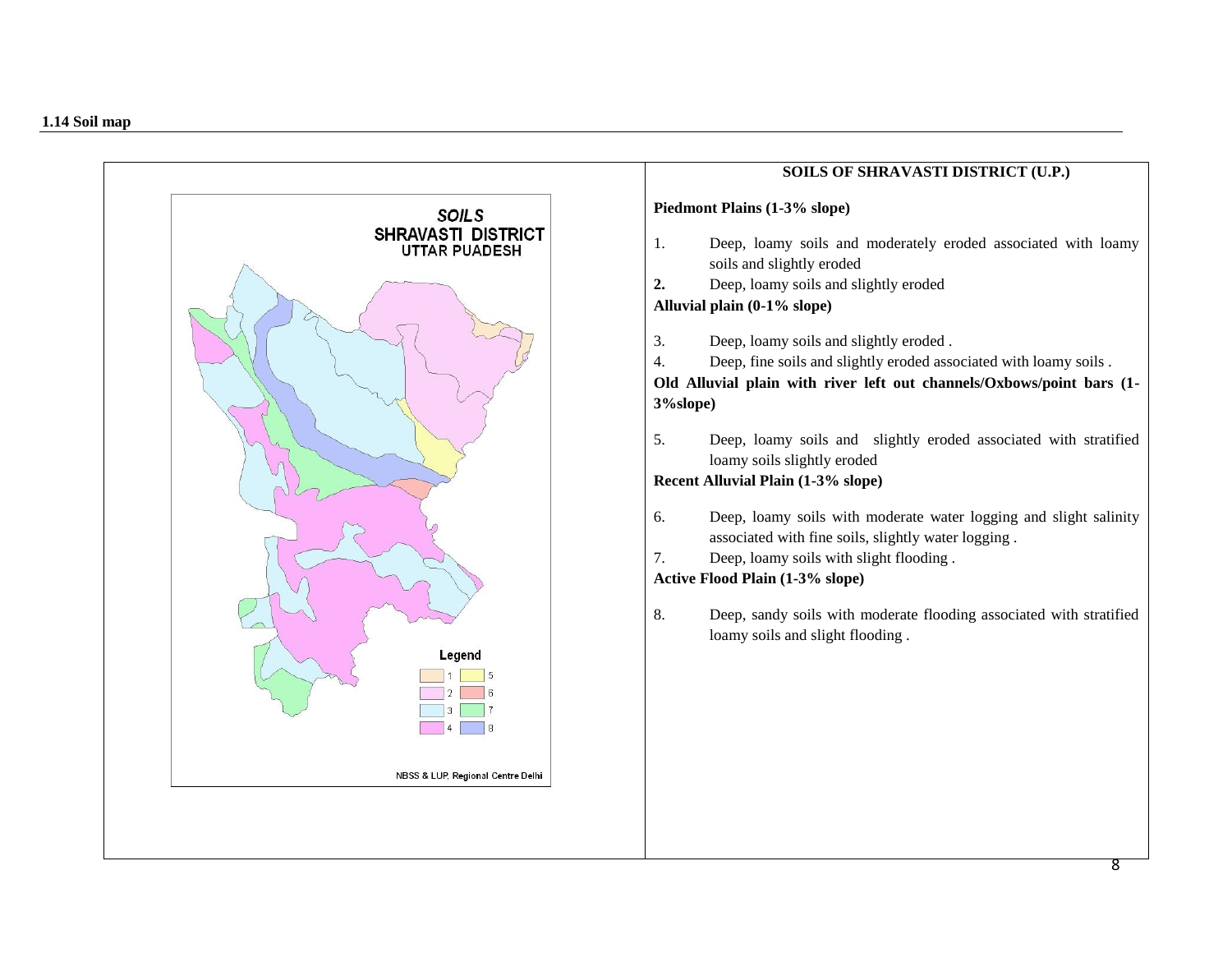## **2.0 Strategies for weather related contingencies**

#### **2.1 Drought**

#### **2.1.1 Rainfed situation**

| <b>Condition</b>    |                      |                               | <b>Suggested Contingency measures</b>       |                                                          |                   |  |
|---------------------|----------------------|-------------------------------|---------------------------------------------|----------------------------------------------------------|-------------------|--|
| <b>Early season</b> | <b>Major Farming</b> | <b>Normal Crop / Cropping</b> | Change in crop / cropping                   | <b>Agronomic measures</b>                                | <b>Remarks</b> on |  |
| drought (delayed    | situation            | system                        | system including variety                    |                                                          | Implementation    |  |
| onset)              |                      |                               |                                             |                                                          |                   |  |
|                     | Deep loamy soils     | Rice                          | No change                                   | Direct seeded rice,                                      | Linked with       |  |
| Delay by 2 weeks    |                      |                               | Narendra 97, Narendra 118,                  |                                                          | SDC/SAUs          |  |
| (1 week of July)    | $\&$                 |                               | Narendra 80, NDR 359,                       |                                                          |                   |  |
|                     | Deep, sandy soils    | Maize                         | No change Maize (Naveen,                    | Line sowing                                              | Linked with       |  |
|                     |                      |                               | Surya, Ganga2,5,& Others                    |                                                          | SDC/SAUs          |  |
|                     |                      |                               | hybrid)                                     |                                                          |                   |  |
|                     |                      | Pigeon pea                    | Long duration varieties like                | Raised bed planting                                      | Linked with       |  |
|                     |                      |                               | Narendra Pigeon pea 1,                      |                                                          | SDC/SAUs          |  |
|                     |                      |                               | Narendra Pigeon pea 2, Azad,                | Intercropping of pigeon                                  |                   |  |
|                     |                      |                               | Amar, Malvi 13, Malvi 6                     | pea(interrow spacing of                                  |                   |  |
|                     |                      |                               | Intercropping of pigeon                     | 75 cm)- cm) +Maize                                       |                   |  |
|                     |                      |                               | pea+Maize (Naveen, Surya,                   | with row ratio of 1:2                                    |                   |  |
|                     |                      |                               | Ganga2,5,& Others hybrid)                   |                                                          |                   |  |
| <b>Condition</b>    |                      |                               |                                             | <b>Suggested Contingency measures</b>                    |                   |  |
| <b>Early season</b> | <b>Major Farming</b> | <b>Normal Crop/cropping</b>   | Change in crop/cropping                     | <b>Agronomic measures</b>                                | <b>Remarks</b> on |  |
| drought (delayed    | situation            | system                        | system                                      |                                                          | Implementation    |  |
| onset)              |                      |                               |                                             |                                                          |                   |  |
|                     | Deep loamy soils     | Rice                          | Maize((Naveen, Surya,                       | Line sowing of sesame                                    | Linked with       |  |
| Delay by 4 weeks    |                      |                               | Ganga2,5, & Others hybrid)                  | and urd bean                                             | SDC/SAUs          |  |
| (3 rd week of       |                      |                               |                                             |                                                          |                   |  |
| July)               |                      | Pigeon pea                    | No Change Pigeon pea                        | Raised bed planting                                      | Linked with       |  |
|                     |                      | Deep, sandy soils             | Narendra Pigeon pea 1,                      | Intercropping of pigeon                                  | SDC/SAUs          |  |
|                     |                      |                               | Narendra Pigeon pea 2, Azad,                | pea(inter row spacing of                                 |                   |  |
|                     |                      |                               | Amar                                        | $75$ cm $)$ - cm $)$ + urd bean<br>with row ratio of 1:2 |                   |  |
|                     |                      |                               | Intercropping of<br>pigeonpea+urdbean (Azad |                                                          |                   |  |
|                     |                      |                               | Urd, Uttara, Narendra Urd 1,                |                                                          |                   |  |
|                     |                      |                               | PU31, PU 19)                                |                                                          |                   |  |
|                     |                      |                               |                                             |                                                          |                   |  |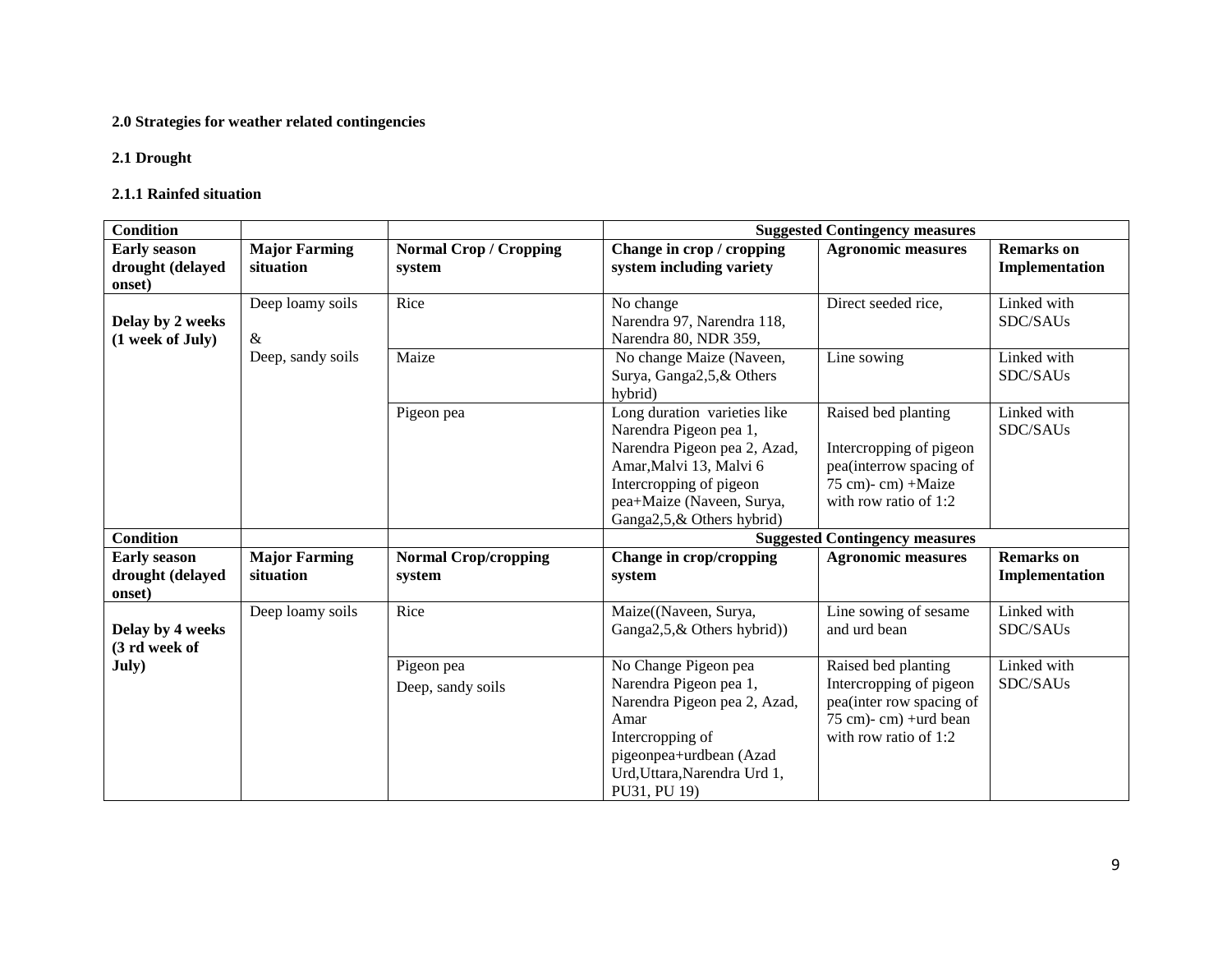| Condition                                         |                                   |                                       |                                                                                                                                                         | <b>Suggested Contingency measures</b>                                                                                                                         |                                     |
|---------------------------------------------------|-----------------------------------|---------------------------------------|---------------------------------------------------------------------------------------------------------------------------------------------------------|---------------------------------------------------------------------------------------------------------------------------------------------------------------|-------------------------------------|
| <b>Early season</b><br>drought (delayed<br>onset) | <b>Major Farming</b><br>situation | <b>Normal Crop/cropping</b><br>system | Change in crop/cropping<br>system                                                                                                                       | <b>Agronomic measures</b>                                                                                                                                     | <b>Remarks</b> on<br>Implementation |
| Delay by 6 weeks<br>(1st week of<br>August)       | Deep loamy soils                  | Rice                                  | Sesame(Shekhar, Pragathi)<br>Urdbean(Azad<br>Urd, Uttara, Narendra Urd 1,<br>PU31, PU 19)                                                               | Line sowing of sesame<br>and urd bean                                                                                                                         |                                     |
|                                                   |                                   | Maize                                 |                                                                                                                                                         |                                                                                                                                                               |                                     |
|                                                   |                                   | Pigeon pea<br>Deep, sandy soils       | Long duration varieties like<br>Narendra Pigeon pea 1,                                                                                                  | Raised bed planting                                                                                                                                           |                                     |
|                                                   |                                   |                                       | Narendra Pigeon pea 2, Azad,<br>Amar, Malvi 13, Malvi 6<br>Intercropping of pigeon<br>pea+urdbean (Azad<br>Urd, Uttara, Narendra Urd 1,<br>PU31, PU 19) | In sole pigeonpea, 20%<br>higher seed rate)<br>Intercropping of pigeon<br>pea(interrow spacing of<br>$75$ cm $)$ - cm $)$ +urdbean<br>with row ratio of $1:2$ |                                     |

| <b>Condition</b>                                  |                                   |                                       |                                      | <b>Suggested Contingency measures</b> |                                     |
|---------------------------------------------------|-----------------------------------|---------------------------------------|--------------------------------------|---------------------------------------|-------------------------------------|
| <b>Early season</b><br>drought (delayed<br>onset) | <b>Major Farming</b><br>situation | <b>Normal Crop/cropping</b><br>system | Change in crop/cropping<br>system    | <b>Agronomic measures</b>             | <b>Remarks</b> on<br>Implementation |
| Delay by 8 weeks                                  | Deep loamy soils                  | Rice                                  | Fallow Followed by Toria/<br>Mustard | Conserve moisture                     |                                     |
| $(3rd$ week of<br>August)                         |                                   | Maize                                 | Fallow Followed by Toria/<br>Mustard | Conserve moisture                     |                                     |
|                                                   |                                   | Pigeon pea                            | Fallow                               | C conserve moisture                   |                                     |
|                                                   |                                   | Deep, sandy soils                     |                                      |                                       |                                     |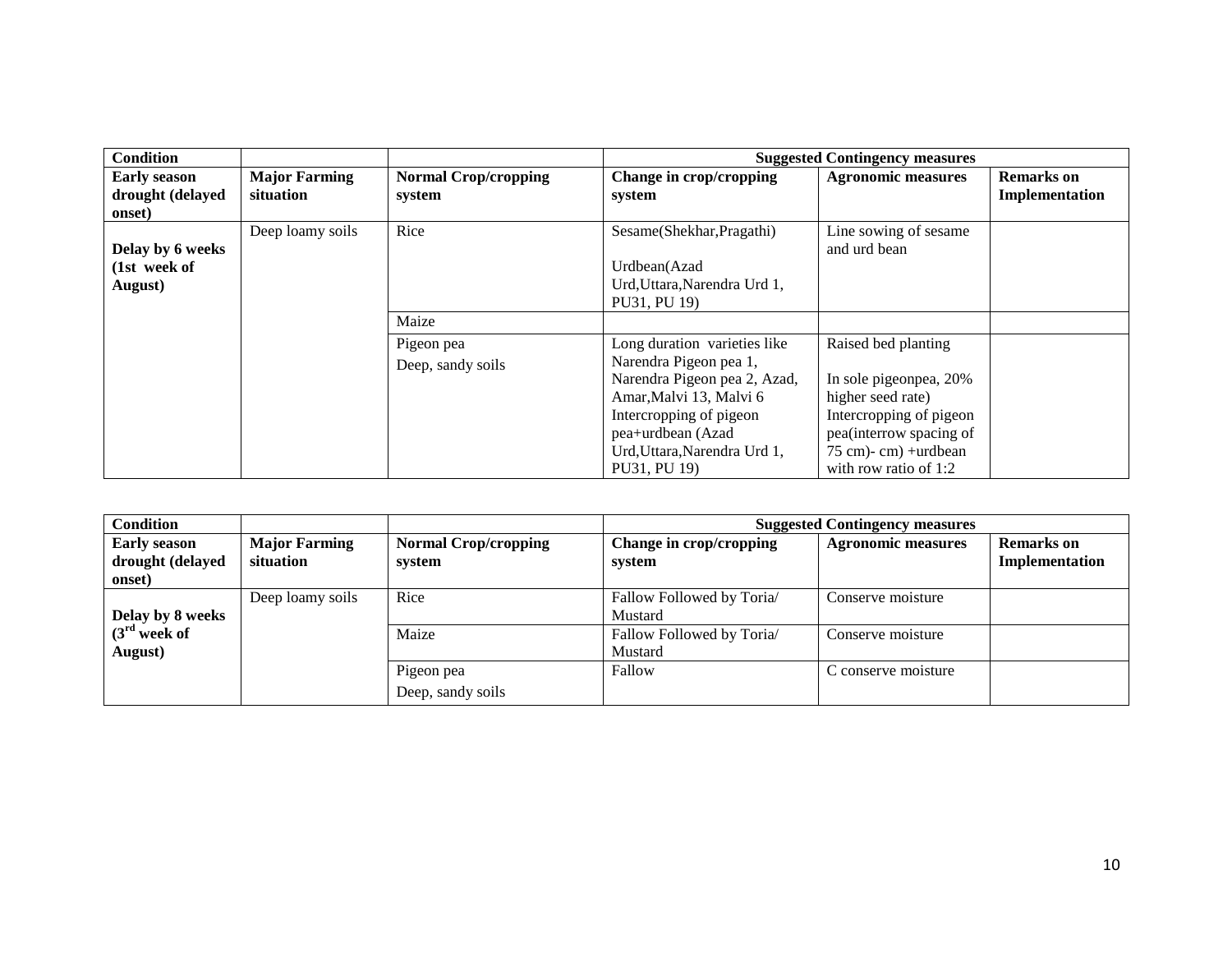| <b>Condition</b>     |                      |                             |                           | <b>Suggested Contingency measures</b> |                       |
|----------------------|----------------------|-----------------------------|---------------------------|---------------------------------------|-----------------------|
| Early season         | <b>Major Farming</b> | <b>Normal Crop/cropping</b> | Crop management           | Soil nutrient &                       | <b>Remarks</b> on     |
| drought (Normal      | situation            | system                      |                           | moisture conservation                 | <b>Implementation</b> |
| onset)               |                      |                             |                           | measures                              |                       |
|                      | Deep loamy soils     | Rice                        | Life saving irrigation if | Mulching with locally                 |                       |
| <b>Normal onset</b>  |                      |                             | available                 | available                             |                       |
| followed by 15-20    |                      |                             | Weed control              | material/weeds                        |                       |
| days dry spell after |                      |                             |                           |                                       |                       |
| sowing leading to    |                      | Pigeon pea                  | Weed control              |                                       |                       |
| poor                 | Deep, sandy soils    |                             | Gap filling/thinning      |                                       |                       |
| germination/crop     |                      |                             |                           |                                       |                       |
| stand etc.           |                      |                             |                           |                                       |                       |

| <b>Condition</b>                      |                                   |                                       |                                                            | <b>Suggested Contingency measures</b>                |                                     |
|---------------------------------------|-----------------------------------|---------------------------------------|------------------------------------------------------------|------------------------------------------------------|-------------------------------------|
| Mid season<br>drought (long dry       | <b>Major Farming</b><br>situation | <b>Normal Crop/cropping</b><br>system | Crop management                                            | Soil nutrient &<br>moisture conservation             | <b>Remarks</b> on<br>Implementation |
| spell, consecutive 2                  |                                   |                                       |                                                            | measures                                             |                                     |
| weeks rainless<br>$(>2.5$ mm) period) |                                   |                                       |                                                            |                                                      |                                     |
| At vegetative stage                   | Deep loamy soils                  | Rice                                  | Life saving irrigation if<br>available<br>Weed control     | Foliar spray with 1%<br><b>MOP</b>                   |                                     |
|                                       |                                   |                                       |                                                            | Mulching with locally<br>available<br>material/weeds |                                     |
|                                       | Deep, sandy soils                 | Pigeon pea                            | Weed control<br>Thinning to ,aintain optimum<br>population | Mulching with locally<br>available<br>material/weeds |                                     |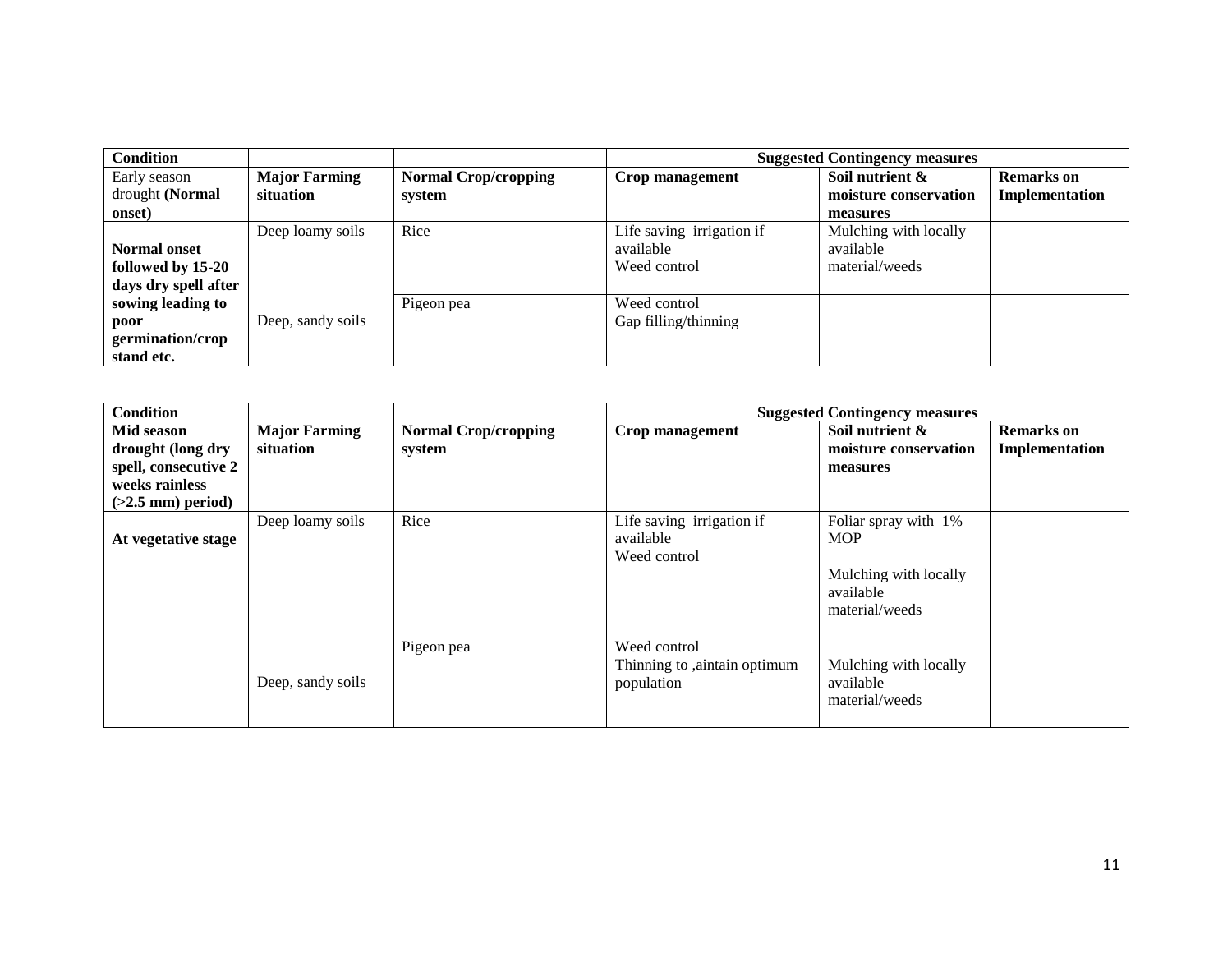| <b>Condition</b>        |                      |                             | <b>Suggested Contingency measures</b> |                    |                   |
|-------------------------|----------------------|-----------------------------|---------------------------------------|--------------------|-------------------|
| <b>Terminal drought</b> | <b>Major Farming</b> | <b>Normal Crop/cropping</b> | Crop management                       | Rabi Crop planning | <b>Remarks</b> on |
| (Early withdrawal       | situation            | system                      |                                       |                    | Implementation    |
| of monsoon)             | Deep loamy soils     | Rice                        | Life saving irrigation if             |                    |                   |
|                         |                      |                             | available                             |                    |                   |
|                         |                      |                             | Harvest at physiological              |                    |                   |
|                         |                      |                             | maturity                              |                    |                   |
|                         | Deep, sandy soils    | Pigeon pea                  | Harvest at physiological              |                    |                   |
|                         |                      |                             | maturity                              |                    |                   |

#### **2.1.2 Drought - Irrigated situation**

| <b>Condition</b>                                             |                                   |                                       | <b>Suggested Contingency measures</b>       |                                                                                                                     |                                            |
|--------------------------------------------------------------|-----------------------------------|---------------------------------------|---------------------------------------------|---------------------------------------------------------------------------------------------------------------------|--------------------------------------------|
|                                                              | <b>Major Farming</b><br>situation | <b>Normal Crop/cropping</b><br>system | Change in crop/cropping<br>system           | <b>Agronomic measures</b>                                                                                           | <b>Remarks</b> on<br><b>Implementation</b> |
| Delayed release of<br>water in canals due<br>to low rainfall | Deep loamy soils                  | Rice                                  | Transplanting with 3 to 4<br>seedlings/hill | Drum seeding<br>SRI method<br>Irrigation at critical<br>stages<br>Reduce spacing plant to<br>plant i.e. $20x$ 15 cm | Linked with                                |

| <b>Condition</b>    |                      |                             | <b>Suggested Contingency measures</b> |                           |                   |
|---------------------|----------------------|-----------------------------|---------------------------------------|---------------------------|-------------------|
|                     | <b>Major Farming</b> | <b>Normal Crop/cropping</b> | Change in crop/cropping               | <b>Agronomic measures</b> | <b>Remarks</b> on |
|                     | situation            | system                      | system                                |                           | Implementation    |
| Limited release of  | Deep loamy soils     | Rice                        | Transplanting with 3 to 4             | Drum seeding              |                   |
| water in canals due |                      |                             | seedlings/hill                        | SRI method                |                   |
| to low rainfall     |                      |                             |                                       | Irrigation at             |                   |
|                     |                      |                             |                                       | critical stages           |                   |
|                     |                      |                             |                                       | Reduce spacing            |                   |
|                     |                      |                             |                                       | plant to plant            |                   |
|                     |                      |                             |                                       | (20x 15 cm)               |                   |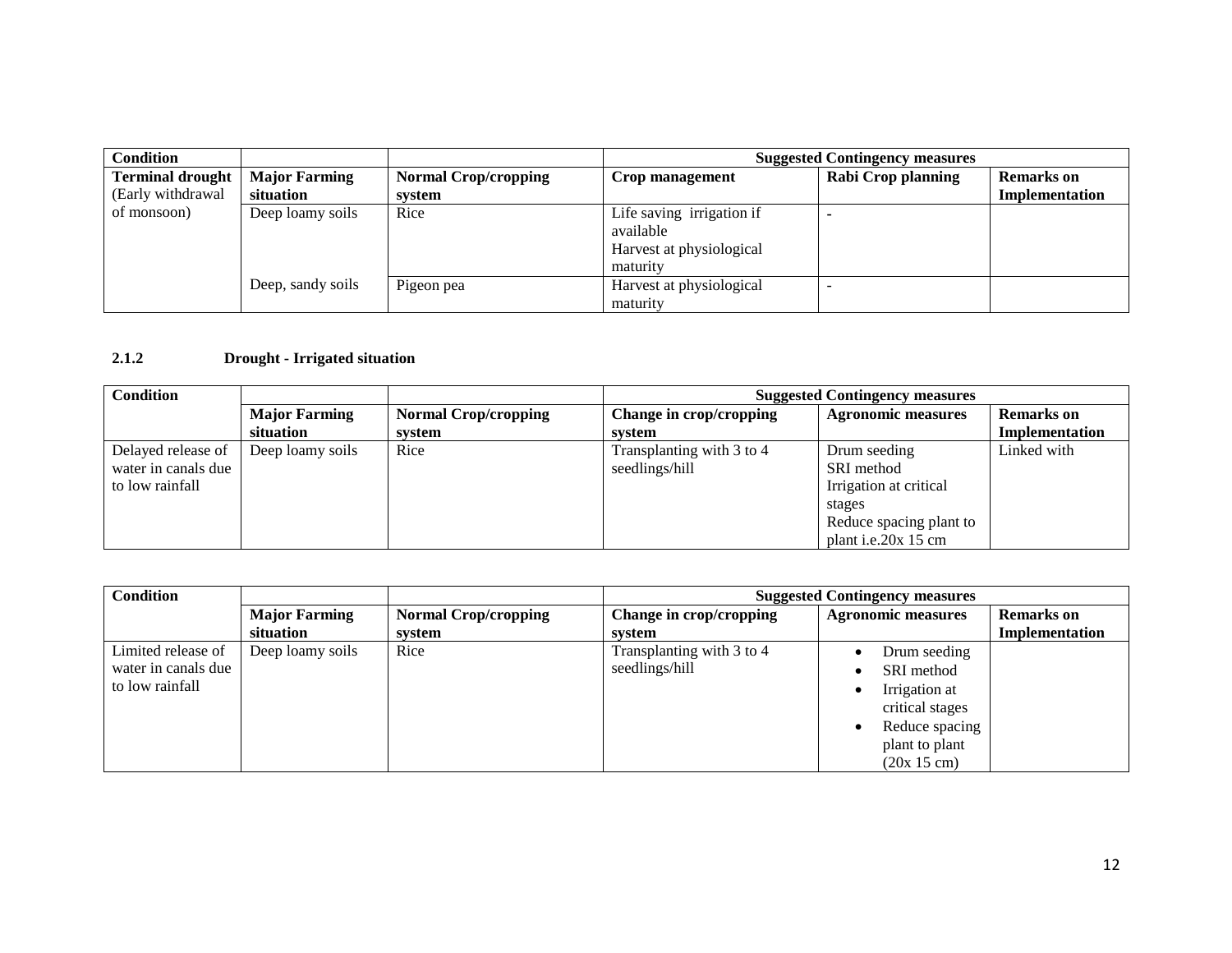| <b>Condition</b>                                                                       |                      |                             | <b>Suggested Contingency measures</b>                               |                                                                                                    |                   |
|----------------------------------------------------------------------------------------|----------------------|-----------------------------|---------------------------------------------------------------------|----------------------------------------------------------------------------------------------------|-------------------|
|                                                                                        | <b>Major Farming</b> | <b>Normal Crop/cropping</b> | Change in crop/cropping                                             | <b>Agronomic measures</b>                                                                          | <b>Remarks</b> on |
|                                                                                        | situation            | system                      | system                                                              |                                                                                                    | Implementation    |
| Non release of<br>water in canals<br>under delayed<br>onset of monsoon<br>in catchment | Deep loamy soils     | Rice                        | Transplanting with<br>tube well irrigation<br>2 to 3 seedlings/hill | Drum seeding<br>SRI method<br>Irrigation at<br>critical stages<br>Reduce spacing<br>plant to plant |                   |
|                                                                                        |                      |                             |                                                                     | (.20x 15 cm)                                                                                       |                   |

| <b>Condition</b>                                       |                                   |                                       | <b>Suggested Contingency measures</b> |                           |                                     |
|--------------------------------------------------------|-----------------------------------|---------------------------------------|---------------------------------------|---------------------------|-------------------------------------|
|                                                        | <b>Major Farming</b><br>situation | <b>Normal Crop/cropping</b><br>system | Change in crop/cropping<br>system     | <b>Agronomic measures</b> | <b>Remarks</b> on<br>Implementation |
| Lack of inflows                                        |                                   |                                       |                                       |                           |                                     |
| into tanks due to<br>insufficient<br>/delayed onset of |                                   | Not applicable                        |                                       |                           |                                     |
| monsoon                                                |                                   |                                       |                                       |                           |                                     |

| <b>Condition</b> |                      |                             | <b>Suggested Contingency measures</b> |                           |                   |
|------------------|----------------------|-----------------------------|---------------------------------------|---------------------------|-------------------|
|                  | <b>Major Farming</b> | <b>Normal Crop/cropping</b> | Change in crop/cropping               | <b>Agronomic measures</b> | <b>Remarks</b> on |
|                  | situation            | system                      | system                                |                           | Implementation    |
| Insufficient     | Deep loamy soils-    | Rice                        | Transplanting with                    | Drum seeding              |                   |
| groundwater      | tube well irrigated  |                             | tube well irrigation                  | SRI method                |                   |
| recharge due to  |                      |                             |                                       | Irrigation at             |                   |
| low rainfall     |                      |                             | 3 to 4 seedlings/hill<br>٠            | critical stages           |                   |
|                  |                      |                             |                                       | Reduce spacing            |                   |
|                  |                      |                             |                                       | plant to plant            |                   |
|                  |                      |                             |                                       | (.20x 15 cm)              |                   |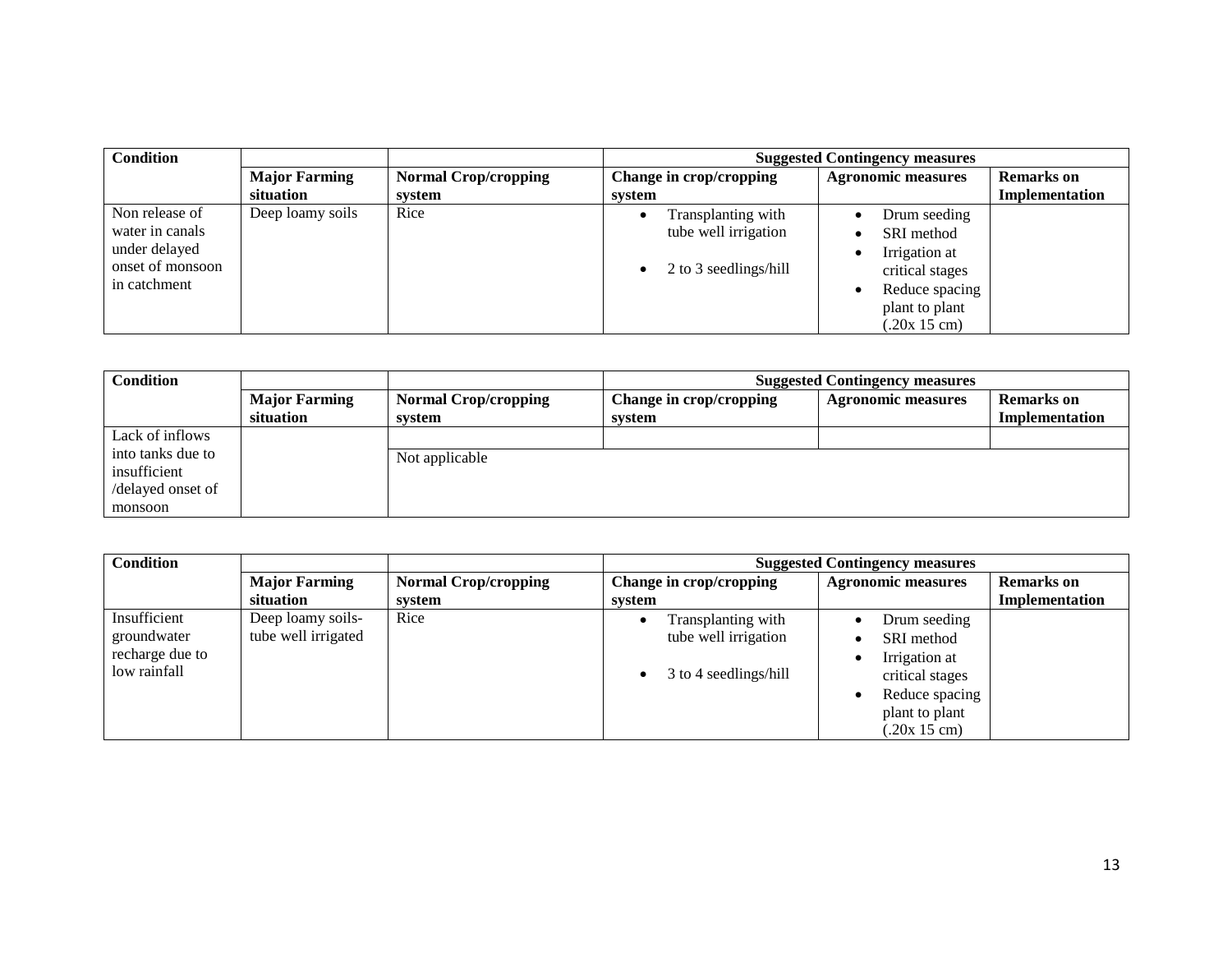#### **2.2 Unusual rains (untimely, unseasonal etc)** (for both rain fed and irrigated situations)

| <b>Condition</b>                                                                  |                                                                                                                                                                                                                                                          | <b>Suggested contingency measure</b>                                                                                                               |                                                                          |                                                                                                                                                   |
|-----------------------------------------------------------------------------------|----------------------------------------------------------------------------------------------------------------------------------------------------------------------------------------------------------------------------------------------------------|----------------------------------------------------------------------------------------------------------------------------------------------------|--------------------------------------------------------------------------|---------------------------------------------------------------------------------------------------------------------------------------------------|
| <b>Continuous high</b><br>rainfall in a short span<br>leading to water<br>logging | Vegetative stage                                                                                                                                                                                                                                         | <b>Flowering stage</b>                                                                                                                             | <b>Crop maturity</b><br>stage                                            | Post harvest                                                                                                                                      |
| Rice                                                                              | . The field should be kept under saturated condition<br>for a week after transplanting for establishment of<br>roots & Simulate growth of roots after wards follow<br>the Alternate Wetting & Drying (AWD) method of<br>water management till flowering. | Maintain a water level 3-5 cm<br>for about one week during the<br>flowering and drain out water<br>after 15 days from the milk<br>formation stage. | Harvest the crop<br>when $80\%$ of<br>grains in panicles<br>are ripened. | Thresh immediately after<br>harvesting and dry<br>gradually under shade up<br>to 12% moisture content<br>for seed purpose and 14%<br>for milling. |
| Maize                                                                             |                                                                                                                                                                                                                                                          |                                                                                                                                                    |                                                                          |                                                                                                                                                   |
| Pigeon pea                                                                        | Drainage of Excess water & drenching of COC<br>(Copper Oxy chloride) @ 2.5g/Liter water to avoid<br>incidence of wilt & root rot.                                                                                                                        | Management of pod borer after<br>monitoring by Pheromone trap                                                                                      | Harvest the crop<br>when 80% of<br>grains in panicles<br>are ripened.    | Thresh immediately after<br>harvesting and dry<br>gradually under shade up<br>to 12% moisture content<br>for seed purpose and 14%<br>for milling. |
| Horticulture                                                                      |                                                                                                                                                                                                                                                          |                                                                                                                                                    |                                                                          |                                                                                                                                                   |
| Mango                                                                             | Provide staking to less than 3 years aged plant to<br>avoid lodging                                                                                                                                                                                      | Provide proper drainage to avoid<br>water logging                                                                                                  |                                                                          |                                                                                                                                                   |
| Guava                                                                             | Provide staking to less than 3 years aged plant to<br>avoid lodging                                                                                                                                                                                      | Provide proper drainage to avoid<br>water logging                                                                                                  |                                                                          |                                                                                                                                                   |

### **2.3 Floods- Not applicable**

| Condition                                                   | Suggested contingency measure <sup>o</sup> |                  |                           |            |
|-------------------------------------------------------------|--------------------------------------------|------------------|---------------------------|------------|
| Transient water logging/ partial<br>inundation <sup>1</sup> | <b>Seedling / nursery stage</b>            | Vegetative stage | <b>Reproductive stage</b> | At harvest |
| <b>Horticulture</b>                                         |                                            |                  |                           |            |
| Continuous submergence<br>for more than 2 days <sup>2</sup> | Not applicable                             |                  |                           |            |
| <b>Horticulture</b>                                         |                                            |                  |                           |            |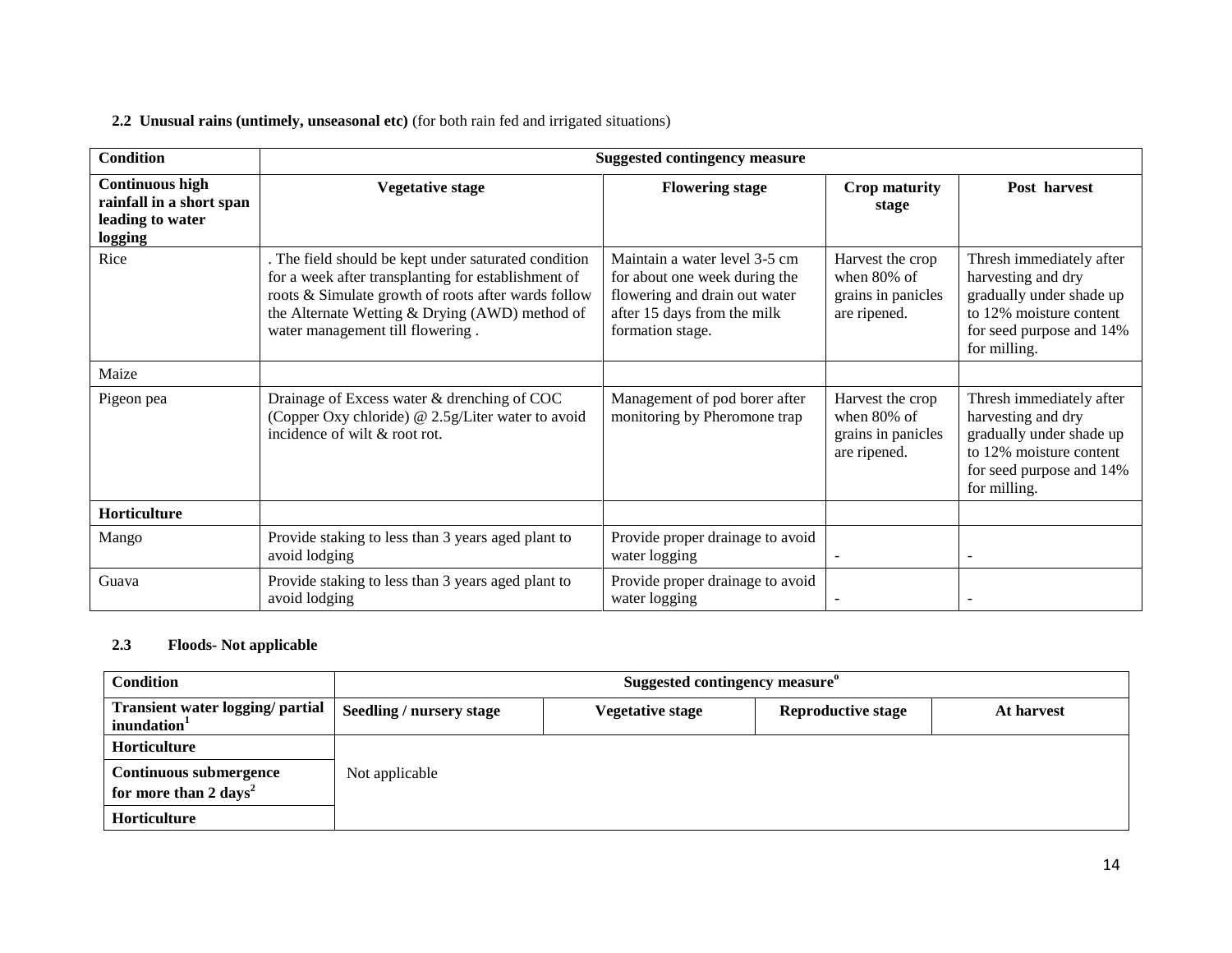### **2.4 Extreme events: Heat wave / Cold wave/Frost/ Hailstorm /Cyclone**

| <b>Extreme event type</b> | <b>Suggested contingency measure</b>                                                                                                                           |                         |                                                   |            |
|---------------------------|----------------------------------------------------------------------------------------------------------------------------------------------------------------|-------------------------|---------------------------------------------------|------------|
|                           | Seedling / nursery stage                                                                                                                                       | <b>Vegetative stage</b> | <b>Reproductive stage</b>                         | At harvest |
| <b>Heat Wave</b>          |                                                                                                                                                                |                         |                                                   |            |
| Rice                      | Drain Out Hot water and add fresh water at evening<br>$\bullet$<br>Prepare 1-1.5 M wide raised Nursery<br>Beds with provision of 30 cm width between the beds. | Frequent irrigation     | Frequent irrigation                               |            |
| Horticulture              |                                                                                                                                                                |                         |                                                   |            |
| Mango                     |                                                                                                                                                                |                         | Light $&$ frequent irrigation during<br>flowering |            |
| <b>Cold wave</b>          | Not applicable                                                                                                                                                 |                         |                                                   |            |
| Frost                     | Not applicable                                                                                                                                                 |                         |                                                   |            |
| Cyclone                   | Not applicable                                                                                                                                                 |                         |                                                   |            |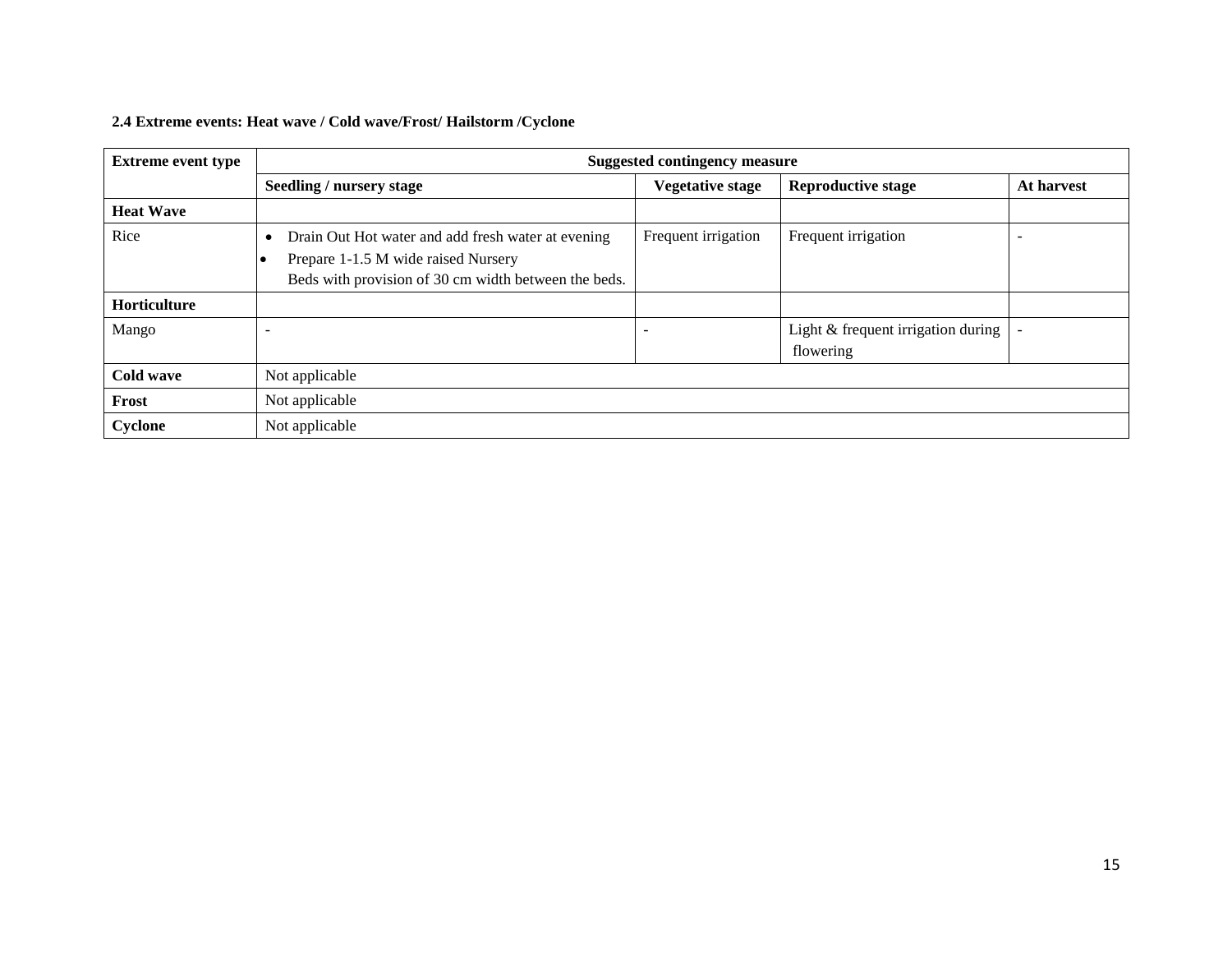#### **2.5 Contingent strategies for Livestock, Poultry & Fisheries**

#### **2.5.1 Livestock**

|         | <b>Suggested contingency measures</b>                                                                                                                                                                                                                                                                                                                                                                                                                                                                                                                                                                                                                                                                  |                                                                                                                                                                                                                                                                                                                                                                                                                                                                                                 |                                                                                                                                                                                                                                                                                                                                                                                                                                                                                                                                                                                                                                                                                                                                                                             |  |
|---------|--------------------------------------------------------------------------------------------------------------------------------------------------------------------------------------------------------------------------------------------------------------------------------------------------------------------------------------------------------------------------------------------------------------------------------------------------------------------------------------------------------------------------------------------------------------------------------------------------------------------------------------------------------------------------------------------------------|-------------------------------------------------------------------------------------------------------------------------------------------------------------------------------------------------------------------------------------------------------------------------------------------------------------------------------------------------------------------------------------------------------------------------------------------------------------------------------------------------|-----------------------------------------------------------------------------------------------------------------------------------------------------------------------------------------------------------------------------------------------------------------------------------------------------------------------------------------------------------------------------------------------------------------------------------------------------------------------------------------------------------------------------------------------------------------------------------------------------------------------------------------------------------------------------------------------------------------------------------------------------------------------------|--|
|         | <b>Before the event</b>                                                                                                                                                                                                                                                                                                                                                                                                                                                                                                                                                                                                                                                                                | During the event                                                                                                                                                                                                                                                                                                                                                                                                                                                                                | After the event                                                                                                                                                                                                                                                                                                                                                                                                                                                                                                                                                                                                                                                                                                                                                             |  |
| Cyclone | As the district is chronically prone for<br>cyclone, store minimum required quantity<br>of hay and concentrates at house hold level<br>for feeding the livestock a week period<br>Harvest all the possible wetted grain/stover<br>(Rice/maize/backgram/green gram etc) and<br>use as animal feed.<br>Protect the stored paddy/wheat straw from<br>continuous rains<br>anti-diarrheal<br>of<br>Stock<br>drugs<br>and<br>electrolytes should be made available for<br>emergency transport<br>Keep stock of bleaching powder and lime<br>Arrange for transportation of animals from<br>low lying area to safer places and also for<br>rescue animal health workers to get involve<br>in rescue operations | Stall fed all the animals with stored feed and fodder<br>Treatment of the sick, injured and affected animals<br>through arrangement of mobile emergency veterinary<br>hospitals / rescue animal health workers.<br>Diarrhea out break may happen. Health camps should be<br>organized<br>In severe cases un-tether or let loose the animals<br>Arrange transportation of highly productive animals to<br>safer place<br>Spraying of fly repellants in animal sheds<br>Sprinkle lime in the shed | Repair of animal shed<br>Bring back the animals to the shed<br>Deworm the animals through mass<br>camps<br>Bleach / chlorinate $(0.1\%)$ drinking<br>water or water resources<br>Perform ring vaccination (8 km)<br>radius) in case of any disease<br>outbreak<br>Proper dispose of the dead animals /<br>carcasses by burning / deep burying<br>(4-8 feet) with lime powder (1kg for<br>small ruminants and 5kg for large<br>ruminants) in pit<br>Collect drowned crop and fodder<br>material, dry it and store properly<br>Sowing of short duration fodder<br>crops in unsown and water logged<br>areas when crops are damaged and<br>no chance to replant<br>Application of urea (20-25kg/ha) in<br>the inundated areas and CPR's to<br>enhance the bio mass production. |  |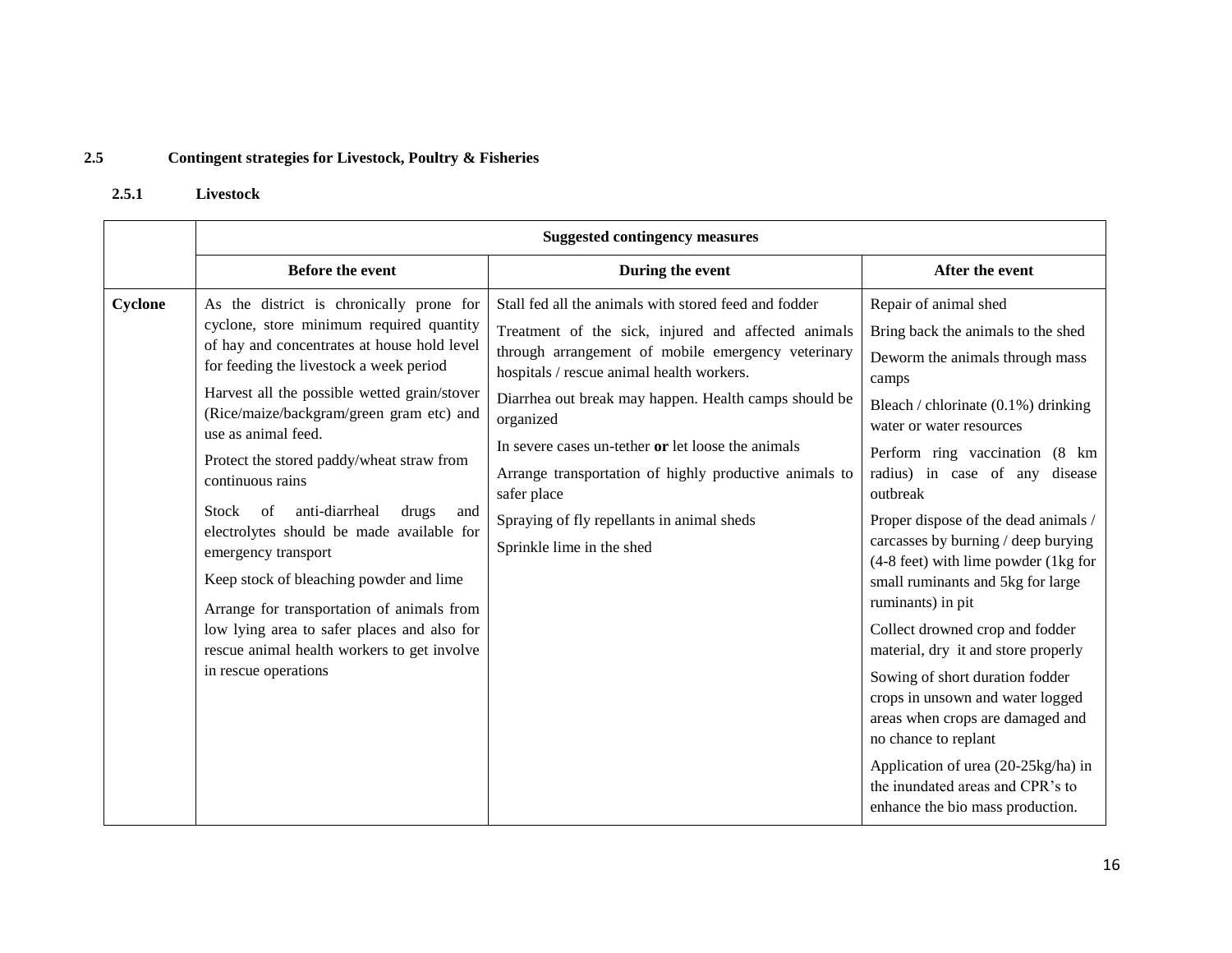| <b>Insurance</b>                       | Insurance policy for loss of life due to<br>cyclone may be developed<br>Encouraging insurance of livestock                                                                                                                                                                                                                                                                                                                                                                                                                                                                                                                            | Listing out the details of the dead animals                                                                                                                                                                                                                                                                                                                                                                                                                                                                                                                                                                                                                                                                                                                                                                                                | Submission for insurance claim and<br>availing insurance benefit<br>Purchase of new productive animals                                   |
|----------------------------------------|---------------------------------------------------------------------------------------------------------------------------------------------------------------------------------------------------------------------------------------------------------------------------------------------------------------------------------------------------------------------------------------------------------------------------------------------------------------------------------------------------------------------------------------------------------------------------------------------------------------------------------------|--------------------------------------------------------------------------------------------------------------------------------------------------------------------------------------------------------------------------------------------------------------------------------------------------------------------------------------------------------------------------------------------------------------------------------------------------------------------------------------------------------------------------------------------------------------------------------------------------------------------------------------------------------------------------------------------------------------------------------------------------------------------------------------------------------------------------------------------|------------------------------------------------------------------------------------------------------------------------------------------|
| $\mathbf{\alpha}$<br>Heat<br>Cold wave | In villages which are chronically prone to<br>heat waves the following permanent<br>measures are suggested<br>Plantation of trees like Neem,<br>$\mathbf{i}$<br>Pipal, Subabul around the<br>shed<br>Spreading of husk/straw/coconut<br>$\rm ii)$<br>leaves on the roof of the shed<br>iii) Water sprinklers / foggers in the<br>animal shed<br>iv) Application of white reflector<br>paint on the roof to reduce<br>thermal radiation effect<br>Cold wave: Covering all the wire meshed<br>walls / open area with gunny bags/<br>polyethylene sheets with a mechanism for<br>lifting during the day time and closing<br>during night | Allow the animals preferably early in the morning or late<br>in the evening for grazing during heat waves<br>Allow for grazing between 10AM to 3PM during cold<br>waves<br>Feed green fodder/silage / concentrates during day time<br>and roughages / hay during night time in case of heat<br>waves<br>Add 25-50 ml of edible oil in concentrates per kg and<br>fed to the animal during cold waves<br>Apply / sprinkle lime powder $(5-10)$ g per square feet) in<br>the animal shed during cold waves to neutralize<br>ammonia accumulation<br>Put on the foggers / sprinklers during heat weaves and<br>heaters during cold waves in case of high productive<br>animals<br>In severe cases, vitamin 'C' (5-10ml per litre) and<br>electrolytes (Electral powder @ 20g per litre) should be<br>added in water during severe heat waves. | Green and concentrates<br>supplementation should be provided<br>to all the animals.<br>Allow the animals for grazing<br>(normal timings) |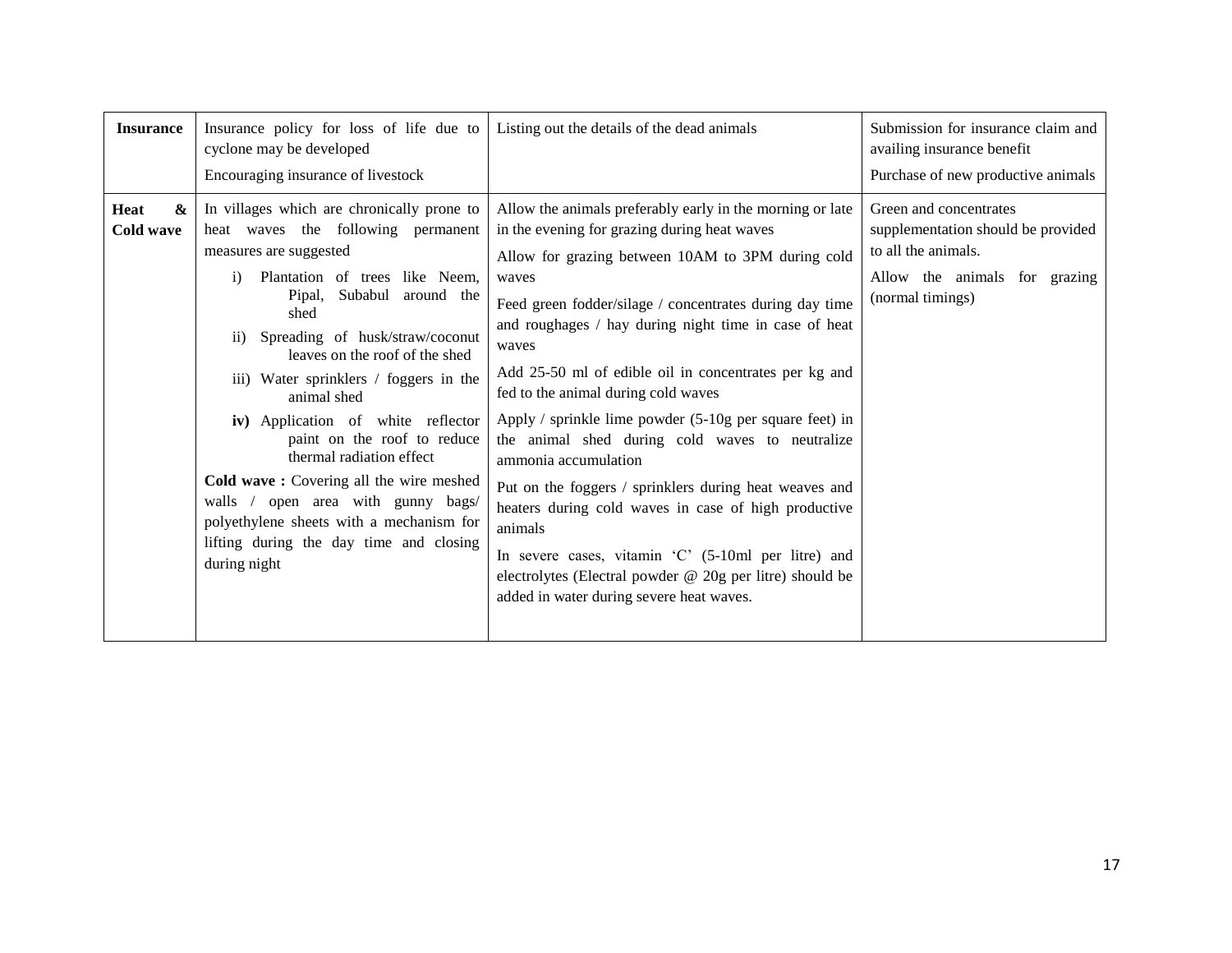### **2.5.2 Poultry**

|                                | <b>Suggested contingency measures</b>                                                                                                            |                                                                                                                                                                                                                                                    |                                                                                                                                                                                                                                              |
|--------------------------------|--------------------------------------------------------------------------------------------------------------------------------------------------|----------------------------------------------------------------------------------------------------------------------------------------------------------------------------------------------------------------------------------------------------|----------------------------------------------------------------------------------------------------------------------------------------------------------------------------------------------------------------------------------------------|
|                                | <b>Before the event</b>                                                                                                                          | During the event                                                                                                                                                                                                                                   | After the event                                                                                                                                                                                                                              |
| Cyclone                        |                                                                                                                                                  |                                                                                                                                                                                                                                                    |                                                                                                                                                                                                                                              |
| Shortage of feed ingredients   | In case of EFW, shift the birds<br>to safer place<br>Storing of house hold grain like<br>maize, broken rice, bajra etc,<br>Culling of weak birds | Use stored feed as supplement<br>Don't allow for scavenging<br>Protect from thunder storms                                                                                                                                                         | Routine practices are followed                                                                                                                                                                                                               |
| Drinking water                 | Provide clean drinking water                                                                                                                     | Sanitation of drinking water                                                                                                                                                                                                                       | Sanitation of drinking water                                                                                                                                                                                                                 |
| Health and disease management  | In case of EFW, add antibiotic<br>powder in drinking water to<br>prevent any disease outbreak                                                    | Sanitation of poultry house<br>Treatment of affected birds<br>Prevent water logging surrounding the<br>sheds<br>Assure supply of electricity<br>Sprinkle lime powder (5-10g per<br>square feet) to prevent ammonia<br>accumulation due to dampness | Disposal of dead birds by burning / deep<br>burying with lime powder in pit<br>Disposal of poultry manure to prevent<br>protozoal problem<br>Supplementation of coccidiostats in feed<br>Vaccination against Ranikhet Disease<br>(0.5ml S/c) |
| <b>Heat wave</b>               |                                                                                                                                                  |                                                                                                                                                                                                                                                    |                                                                                                                                                                                                                                              |
| Shelter/environment management | Provision of proper shelter with<br>good ventilation                                                                                             | foggers/water<br>In<br>severe<br>cases.<br>sprinklers/wetting of hanged gunny<br>bags should be arranged<br>Don't allow for scavenging during<br>mid day                                                                                           | Routine practices are followed                                                                                                                                                                                                               |
| Health and disease management  | Deworming<br>vaccination<br>and                                                                                                                  | Supplementation of house hold grain                                                                                                                                                                                                                | Routine practices are followed                                                                                                                                                                                                               |